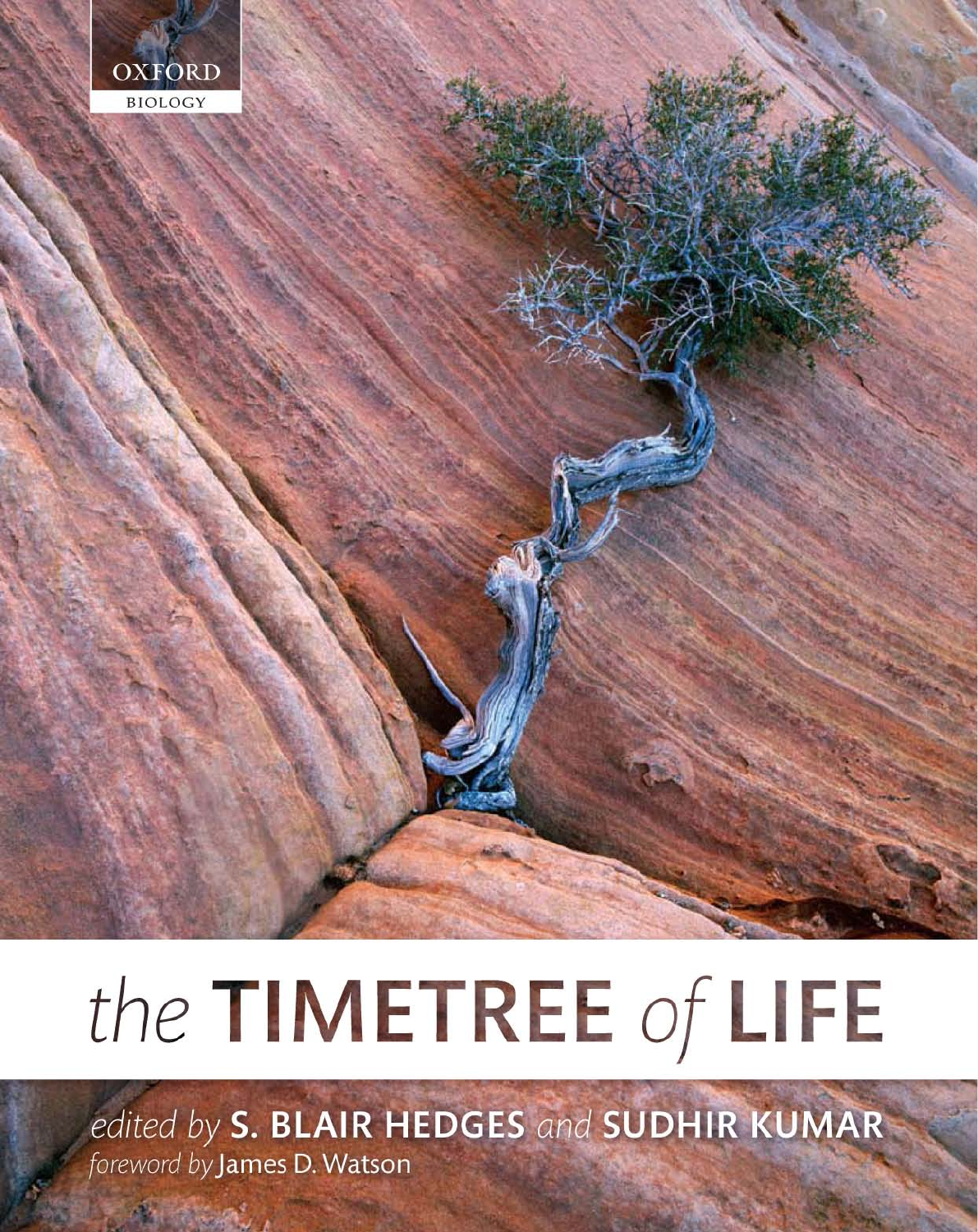# Carnivores (Carnivora)

# *Eduardo Eizirik*a,b,*\* and William J. Murphy*<sup>c</sup>

a Faculdade de Biociências, PUCRS, Av. Ipiranga, 6681, Porto Alegre, RS 90619-900, Brazil; <sup>b</sup>Instituto Pró-Carnívoros, Av. Horácio Neto, 1030, Atibaia SP 12945-010, Brazil; <sup>c</sup>Department of Veterinary Integrative Biosciences, Texas A&M University, College Station, TX 77843-4458, USA

\*To whom correspondence should be addressed (eduardo.eizirik@ pucrs.br)

# Abstract

Living members of the mammalian Order Carnivora have been traditionally placed in 11 families making up two suborders: Feliformia and Caniformia. Recent analyses based on morphological and molecular data have identified additional groups of species that warrant family-level recognition, leading to major changes in the current understanding of carnivoran evolutionary history and taxonomy. There are presently 16 recognized families, whose relationships are now well understood. The carnivoran timetree indicates that Feliformia and Caniformia diverged from each other *~*55 million years ago (Ma). Within each suborder, suprafamilial nodes span a broad range of divergence times, from 53 to 22 Ma.

The Order Carnivora contains a diverse set of mammals, including well-known species such cats, dogs, lions, bears, and seals, as well as enigmatic animals such as the stink badgers (*Mydaus* spp.), the African Palm Civet (*Nandinia binotata*), and the Fossa (*Cryptoprocta ferox*). There are currently 286 recognized species of living carnivorans (e.g., Fig. 1), which vary widely in morphology, ecology, physiology, and behavior (*1, 2*). Size range among carnivoran species is broader than in any other mammalian order, with body weight varying 1000 times among its representatives. The Order Carnivora has a relatively rich paleontological record. The earliest fossils, dating from the Paleocene (66–56 Ma), are usually placed in the extinct families Viverravidae and Miacidae (*3*), both of which likely comprise early branching lineages relative to the living taxa (4). The carnivoran fossil record from the Paleocene to the Oligocene (34–23 Ma) is confined to Eurasia and North America (*4*), supporting the view that

this mammalian order has had its origin in Laurasia. Only in the Miocene (23–5 Ma) do carnivoran families appear in the fossil records of Africa and South America, indicating an initial period of intercontinental dispersal in this group. Here we review the current understanding of the phylogenetic relationships and divergence times among carnivoran families, focusing exclusively on living lineages, and emphasizing results from recent studies.

Living members of the Order Carnivora are grouped into two monophyletic suborders: Feliformia and Caniformia. The former traditionally included Families Viverridae (e.g., civets and genets), Herpestidae (mongooses), Hyaenidae (hyenas), and Felidae (cats), while the latter comprised the Families Canidae (dogs, wolves, and foxes), Mustelidae (e.g., otters, weasels, and badgers), Ursidae (bears), Procyonidae (e.g., raccoons and coatis), Otariidae (sea lions and fur seals), Phocidae (true seals), and Odobenidae (Walrus). Otariidae, Phocidae, and Odobenidae are highly adapted for marine life and have been historically grouped in a taxon called Pinnipedia. The monophyly and phylogenetic placement of pinnipeds have been contentious for many years (2, 5, 6), but this issue seems to be mostly settled now (*7–10*). It is now clear that Pinnipedia is monophyletic and that



Fig. 1 An African Wild Dog (*Lycaon pictus*), representing the Family Canidae (Caniformia), from Kruger National Park, South Africa. Credit: E. Eizirik.

E. Eizirik and W. J. Murphy. Carnivores (Carnivora). Pp. 504-507 in *The Timetree of Life*, S. B. Hedges and S. Kumar, Eds. (Oxford University Press, 2009).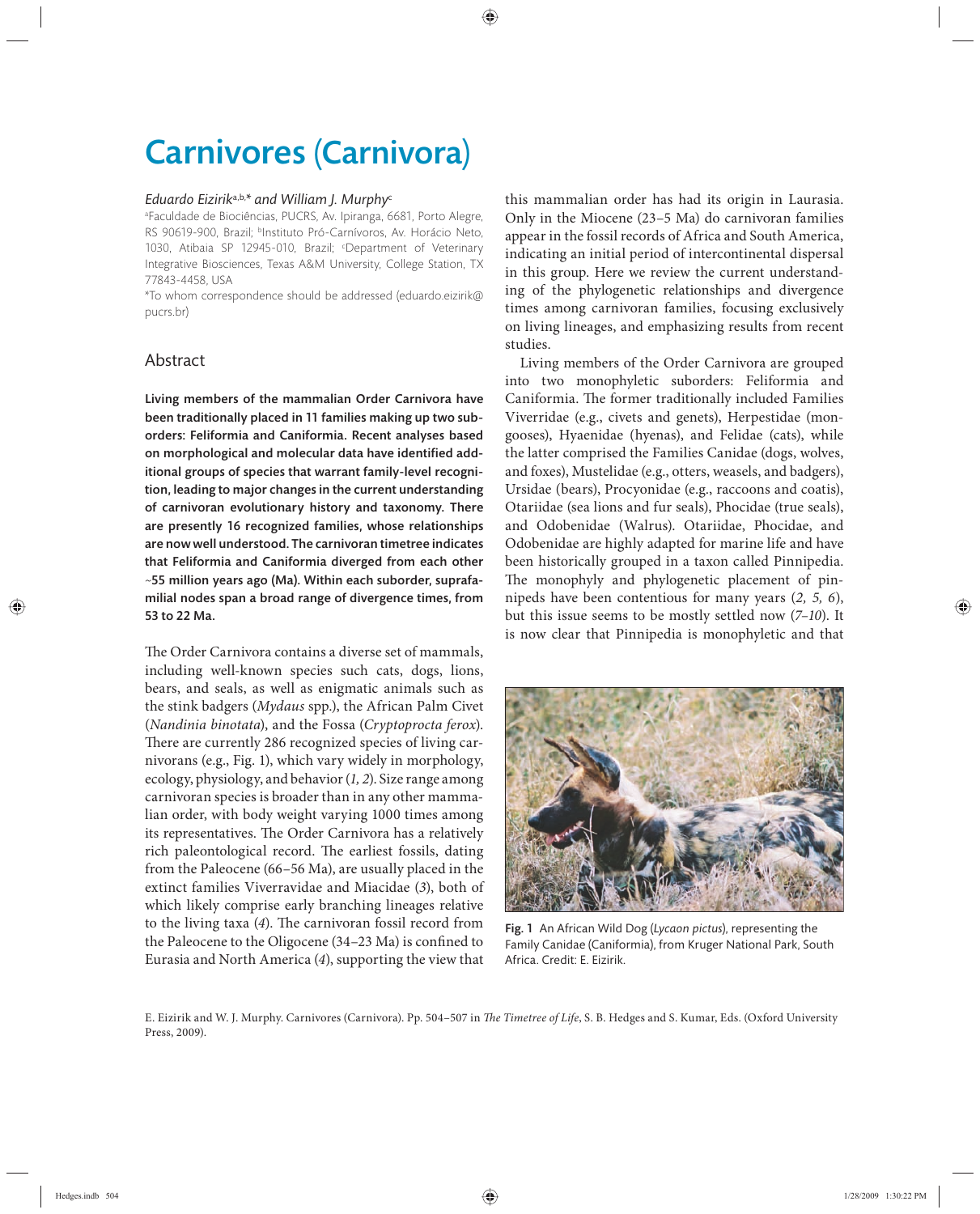

Fig. 2 A timetree of carnivores (Carnivora). Divergence times are shown in Table 1.

it is contained in Arctoidea (pinnipeds + Ursidae + Mustelidae + Procyonidae + Red Panda + skunks (see later)), which is nested within the carnivoran Suborder Caniformia.

In addition to the argument over the relationships of Pinnipedia, several other aspects of the carnivoran tree have been contentious over the last few decades, leading to the production of a large body of literature on the phylogeny of this mammalian order (e.g., *4–30*). Most of the effort has been traditionally focused on the Caniformia, and particularly on the positions of the Giant Panda (*Ailuropoda melanoleuca*), Red Panda (*Ailurus fulgens*), and skunks (originally placed in the Mephitinae within Mustelidae, but now recognized as comprising a separate family, Mephitidae). On the feliform side, the monophyly of the Family Viverridae has been challenged multiple times, starting with the proposition that the African Palm Civet (*N. binotata*) was actually not a member of this family, but rather the only living representative of the most basal extant lineage of the Feliformia (e.g., *4, 24, 25*). Another feliform whose phylogenetic affinities have historically been enigmatic is the Fossa (*C. ferox*), a Malagasy

carnivoran with unique morphological and behavioral characteristics often placed in Viverridae, Herpestidae, or in its own monotypic family (1, 2, 26). The last few years have seen a surge in studies on these and other topics of the carnivoran phylogeny (e.g., *7–10, 18–23*) most of which used concatenations of multiple nuclear and/or mitochondrial genes. This has led to a consistent resolution of most suprafamilial nodes (Fig. 2), settling many of the disputes briefly outlined earlier. The Giant Panda was established as the most basal extant ursid, and the Red Panda is now placed in its own monotypic family (Ailuridae), nested in Arctoidea. Skunks and stink badgers (*Mydaus* spp.) are closely related, and together constitute the Family Mephitidae, which is not immediately connected to the Mustelidae (14, 15, 28). Another recent finding is that Mu stelidae and Procyonidae are each other's closest relatives, an observation which is supported by several studies (e.g., 8, 15, 24). There is a core group in Arctoidea containing Mephitidae, Ailuridae, and Mustelidae + Procyonidae, whose internal structure has still not been confidently resolved (Fig. 2). Pinnipedia is now seen as the closest relative of this core clade, with Ursidae being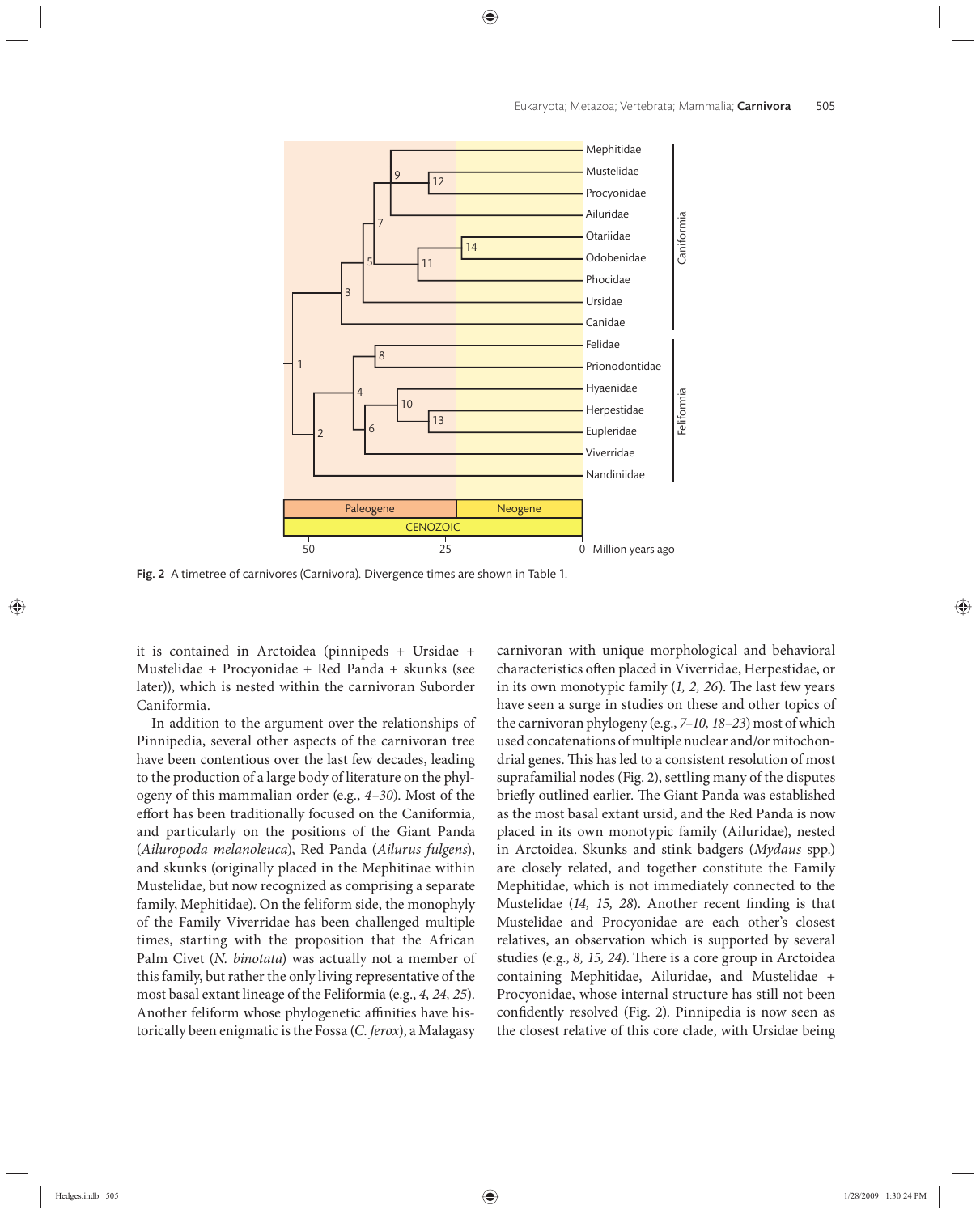#### 506 THE TIMETREE OF LIFE

| Timetree       |      | <b>Estimates</b>         |                          |                          |                          |                          |                          |                          |                          |                          |           |                          |           |                          |           |
|----------------|------|--------------------------|--------------------------|--------------------------|--------------------------|--------------------------|--------------------------|--------------------------|--------------------------|--------------------------|-----------|--------------------------|-----------|--------------------------|-----------|
| Node           | Time | Ref. (19)                |                          | Ref. (22)                |                          | Ref. (23)                |                          | Ref. (30)                |                          | Ref. (31)                |           | Ref. (32)                |           | Ref. (33)                |           |
|                |      | Time                     | CI                       | Time                     | CI                       | Time                     | CI                       | Time                     | CI                       | Time                     | CI        | <b>Time</b>              | <b>CI</b> | Time                     | CI        |
| $\mathbf{1}$   | 52.9 | $\overline{\phantom{0}}$ |                          |                          |                          |                          |                          |                          | $\overline{\phantom{a}}$ | 55.0                     | $60 - 51$ | 57.5                     | $62 - 52$ | 46.2                     | $57 - 35$ |
| 2              | 49.0 | $\overline{\phantom{0}}$ | $\qquad \qquad -$        | 54.6                     | $\overline{\phantom{0}}$ | $\overline{\phantom{0}}$ | $\overline{\phantom{a}}$ | 43.3                     | $54 - 33$                | $\qquad \qquad -$        |           | ۰                        |           | $\overline{\phantom{0}}$ |           |
| 3              | 44.0 | $\overline{a}$           | -                        | $\qquad \qquad -$        | $\overline{\phantom{0}}$ | 44                       | $\overline{\phantom{a}}$ | $\qquad \qquad -$        | $\overline{\phantom{0}}$ | -                        |           | $\qquad \qquad -$        |           |                          |           |
| 4              | 41.8 | $\overline{a}$           | $\qquad \qquad -$        | 47.0                     | $\overline{\phantom{0}}$ | $\qquad \qquad -$        | $\overline{\phantom{a}}$ | 36.5                     | $47 - 29$                | $\overline{\phantom{0}}$ |           | -                        |           |                          |           |
| 5              | 40.0 | $\overline{\phantom{0}}$ |                          | $\overline{\phantom{0}}$ | $\overline{a}$           | 40                       | $\overline{\phantom{a}}$ | $\overline{\phantom{a}}$ | $\overline{\phantom{0}}$ |                          |           |                          |           |                          |           |
| 6              | 39.7 | Ξ.                       | $\overline{\phantom{0}}$ | 44.2                     | $\overline{\phantom{a}}$ | $\qquad \qquad -$        | $\overline{\phantom{a}}$ | 35.2                     | $45 - 28$                | $\overline{\phantom{0}}$ |           | -                        |           | -                        |           |
| $\overline{7}$ | 38.0 | $\overline{\phantom{0}}$ | -                        | $\overline{\phantom{0}}$ | $\overline{\phantom{0}}$ | 38                       | $\overline{\phantom{a}}$ | $\qquad \qquad$          |                          | -                        |           |                          |           |                          |           |
| 8              | 37.8 | 33.3                     | $35 - 32$                | 42.3                     | $\overline{\phantom{0}}$ | $\overline{\phantom{0}}$ |                          |                          |                          |                          |           |                          |           |                          |           |
| 9              | 35.0 | Ξ.                       | $\qquad \qquad -$        | $\overline{\phantom{0}}$ | $\overline{\phantom{0}}$ | 35                       | $\overline{\phantom{a}}$ |                          |                          |                          |           | $\overline{\phantom{0}}$ |           |                          |           |
| 10             | 33.8 | $\overline{a}$           | $\qquad \qquad -$        | 38.3                     | $\overline{\phantom{0}}$ | $\qquad \qquad -$        | $\overline{\phantom{a}}$ | 29.2                     | $38 - 23$                | $\overline{\phantom{0}}$ |           |                          |           |                          |           |
| 11             | 30.0 | $\overline{\phantom{0}}$ |                          |                          | $\overline{\phantom{0}}$ | 30                       | $\overline{\phantom{0}}$ |                          |                          |                          |           |                          |           |                          |           |
| 12             | 28.0 | $\overline{\phantom{m}}$ | -                        | $\overline{\phantom{0}}$ | $\overline{\phantom{0}}$ | 28                       | $\overline{\phantom{a}}$ | $\overline{\phantom{0}}$ | $\overline{\phantom{0}}$ |                          |           |                          |           |                          |           |
| 13             | 28.0 | $\overline{\phantom{0}}$ | $\qquad \qquad -$        | 31.6                     | $\overline{\phantom{0}}$ | $\qquad \qquad -$        | $\qquad \qquad -$        | 24.4                     | $32 - 18$                | -                        |           |                          |           |                          |           |
| 14             | 22.0 |                          |                          |                          |                          | 22                       |                          |                          |                          |                          |           |                          |           |                          |           |

Table 1. Divergence times (Ma) and their confidence/credibility intervals (CI) among carnivores (Carnivora).

Note: Node times in the timetree represent the mean of time estimates from different studies.

the most basal lineage in Arctoidea. Canidae is indeed the most basal family in the Caniformia, supporting the traditional view that it is the only extant lineage of the Superfamily Cynoidea.

Among feliforms, recent studies have led to major changes in the prevailing views on phylogenetic structure and evolutionary history. Two separate studies published in 2003 have shown further evidence of viverrid paraphyly, and identified novel lineages that are now recognized as valid families (*19, 20*). Asian linsangs (*Prionodon* spp.), traditionally part of the Viverridae, have been shown to be the closest relative of the Felidae (*19*), and are now placed in their own family, Prionodontidae (*21*). Another remarkable finding was that all Malagasy carnivores (including the Fossa), traditionally placed in the Viverridae or Herpestidae, comprise a separate, endemic monophyletic lineage (*20*), which is now recognized as Family Eupleridae. In addition, all recent studies that included *Nandinia* confirmed that this taxon is indeed the most basal feliform, and now constitutes its own family, Nandiniidae (1). As a whole, these recent studies have challenged not only the monophyly of traditionally recognized Viverridae, but also the monophyly of Herpestidae, restructuring the feliform phylogeny to a large degree. Most suprafamilial nodes in this suborder have now been consistently resolved by independent

studies (Fig. 2). Felidae and Prionodontidae are each other's closest relatives, as are Eupleridae and Herpestidae. Hyaenidae is the closest relative of the Eupleridae  $+$ Herpestidae clade. The relative position of Viverridae (now restricted to a monophyletic core group) has not been confidently established with high support, though most studies indicate that it is more closely related to the Hyaenidae + Eupleridae + Herpestidae clade (Fig. 2).

Although many studies have addressed carnivoran relationships, few have assessed the age of the inferred clades using molecular data. The results reviewed here are drawn mostly from four recent studies, which have separately addressed each of the two carnivoran suborders (19, 22, 23, 30). The basal divergence between Feliformia and Caniformia seems to have occurred between the Paleocene and the middle Eocene (49–40 Ma), with the dates used here being derived from large studies involving all placental mammal clades (*31, 32*) or multiple vertebrate groups (*33*). Within Feliformia, the divergence between Nandiniidae and the other lineages was estimated by one study to be ~43 Ma (*30*), and by another to be ~55 Ma (*22*); the latter may be an overestimate given the branch length observed in multiple stu dies between the feliform–caniform split and this basal feliform node. The dates obtained in this study (22) are consistently older than equivalent divergence times